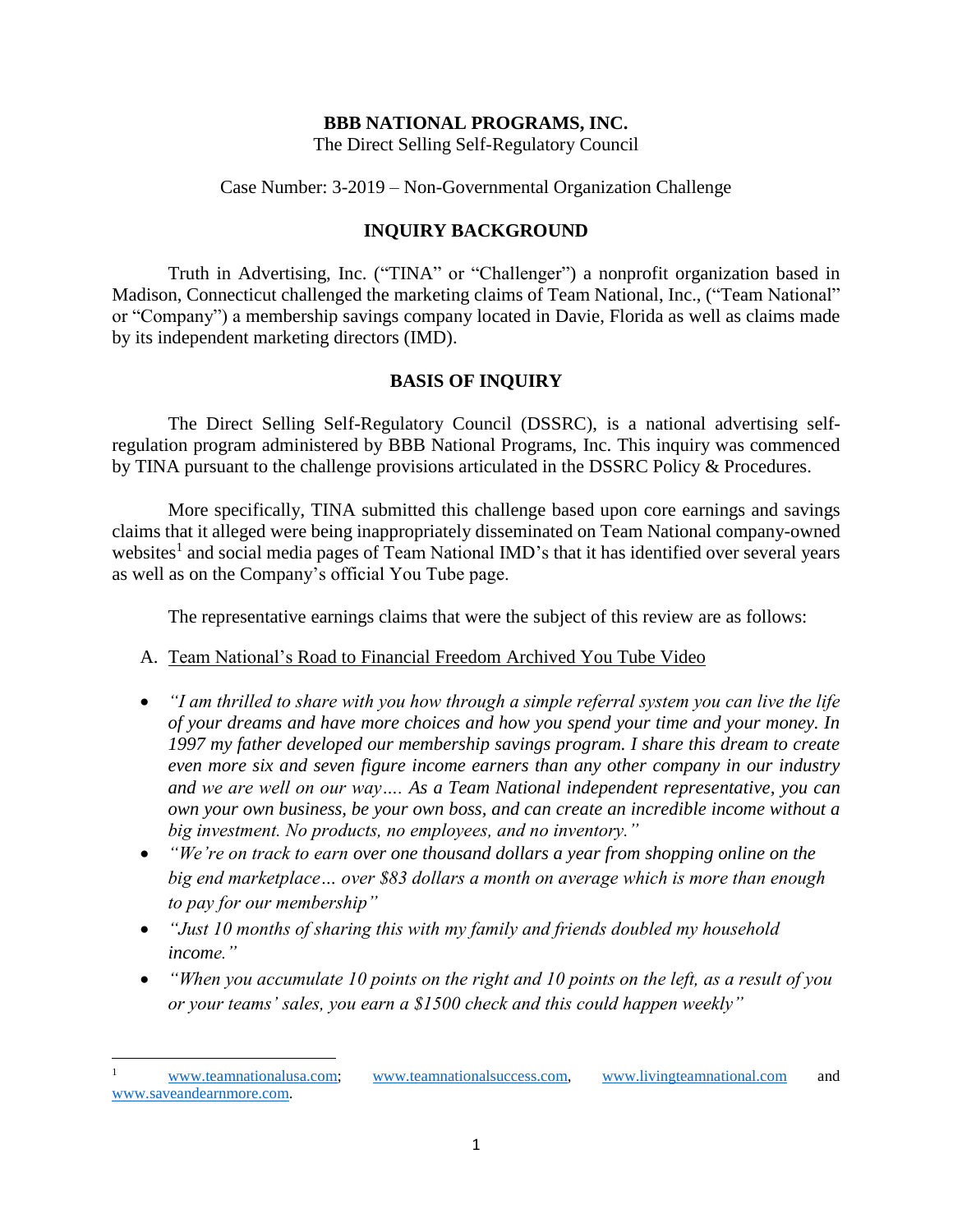- *"I was a full time college student one day when I first took a look at Team National and a year later I was able to graduate college, retire and turn 22 all in the same month… and*  in two and a half years we created an income that we could have never dreamed about *making at this point in our lives."*
- *"You develop more teams for extra earnings that pay you \$2,500 dollars each in addition to another \$1,500 You can earn more than enough to pay for the cost of your membership…*
- *"I used to be an auto mechanic. I worked six days a week owning my own shop. I had dirty hands every single day and because of Team National for the last 6 years I've been able to have clean hands I've made more money every single week than I used to make in in a month."*
- B. Team National's Road to Financial Freedom 2019 You Tube Video
- *"I've been in the financial services industry for 18 years and what I found is that most people haven't saved enough for retirement or have way too much debt. With Team National what we've found is that not only can you save enough for retirement, but you can get out of debt in a short period of time."*
- *"We are multiple business owners for years but, our businesses owned us. Thanks to the income from Team National, in just nine short months, we were able to walk away from those businesses and get our time back."*
- *"… as Team National IMD, you own your own business and create incredible income without a big investment, no employees, and no inventory."*
- *"We were introduced by Team National in our 20s and the first 90 days, we were making twice as much money from Team National than I was making as a high school basketball coach. We had no background in business, I wasn't sure if we could do this or not, but with the help of a team, it was no big deal. Trust me. If we can do it, you can do it."*
- *"In our first thirty days, we … got a \$1,500 check and that helped us pay for our daughter's private school tuition."*
- *"[O]n a part-time basis, we created an organization that put us into financial freedom. It also allowed us to semi-retire and do this business out of the comfort of our home (which we paid off five years early). We are now debt free!"*

# C. Teamnationalsuccess.com IMD Videos

- *"We did this part-time with significant income results in just weeks. This gave us choices. We sold our trucking company and Cindy retired from her job. We were left with extra time and money."*
- *"We have saved our membership money back several times, and working part-time we have made a fulltime income every year since we joined, while helping others do the same. It has been a godsend for our family."*
- *"As a result of our time and energy we devoted to Team National, we're now in the top 2% of income earners for the State of South Carolina. We have saved our membership money*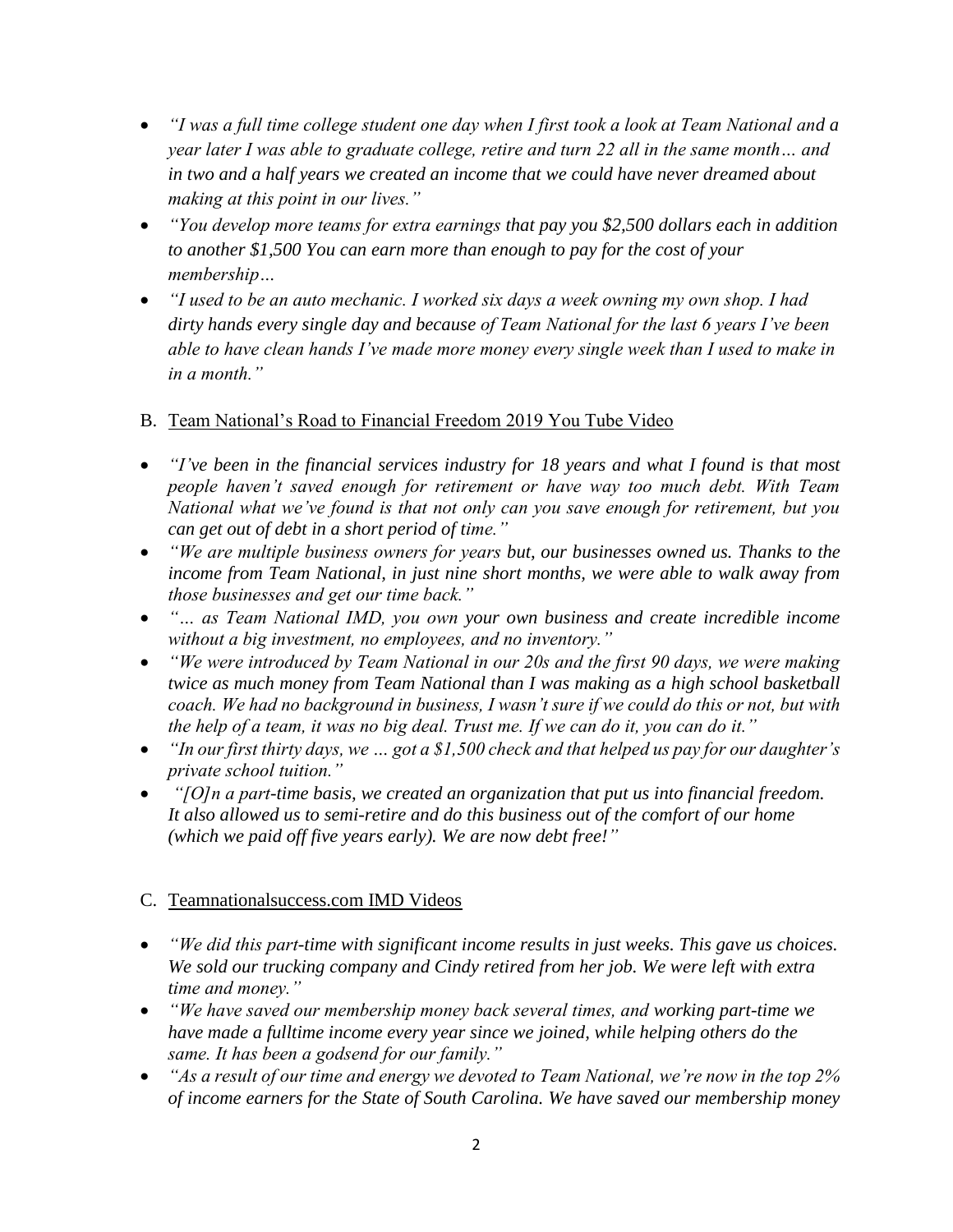*back several times, and working part-time we have made a fulltime income every year since we joined, while helping others do the same. It has been a godsend for our family."* 

- *"We started sharing Team National's Road to Financial Freedom with family and friends, strictly on a part-time basis. By doing so, I was able to earn more with Team National than I was earning annually at my job. Then, I made a decision to 'fire the boss' and make Team National my new career."*
- *"We did this part-time with significant income results in just weeks. This gave us choices. We sold our trucking company and Cindy retired from her job. We were left with extra time and money."*
- *"[O]n a part-time basis, we created an organization that put us into financial freedom. It also allowed us to semi-retire and do this business out of the comfort of our home (which we paid off five years early). We are now debt free!"*
- *"In our fourth month, we made twice as much part-time with Team National as Dee Dee was making with her full-time job. We made the decision to bring her home at that point, so now she gets to 'roll over instead of roll out!'.*
- *"Sharing this very part-time we were able to match Ginger's teaching salary in the first month. The income has continued to grow and allowed us to send both of our sons to college, and develop a track of land near a local resort. It has also allowed both of us to retire early and spend our time helping others pursue excellence through Team National*
- *"By sharing this part-time around our busy schedules, we created an income that allowed Codi to walk away from that 14-year career in January 2017 and "retire" at 35. Team National has given us the time and financial freedom to do things and have choices that otherwise would have never been possible."*
- *"We started sharing Team National's Road to Financial Freedom with family and friends, strictly on a part-time basis. By doing so, I was able to earn more with Team National than I was earning annually at my job. Then, I made a decision to 'fire the boss' and make Team National my new career."*

### **CHALLENGER'S POSITION**

TINA is an online resource dedicated to protecting consumers against questionable advertising and marketing. It aims to achieve its mission through investigative journalism, education, advocacy, and the promotion of truth in advertising.

According to the Challenger, Team National and its distributors have been disseminating atypical and unsupported income claims to market the Company's business opportunity. TINA alleged that such marketing materials include claims of representatives quitting their jobs, becoming stay-at-home parents, traveling the world, as well as buying homes, vacation properties and luxury vehicles, among other things. It was the Challenger's position that the representative claims at issue are particularly egregious given that Team National's 2017 and 2018 Income Earnings Disclosure make it clear that the eighty-eight percent (88%) of the Company's "eligible distributors" received no income and the average earnings for all Team National distributors was approximately \$600 each year.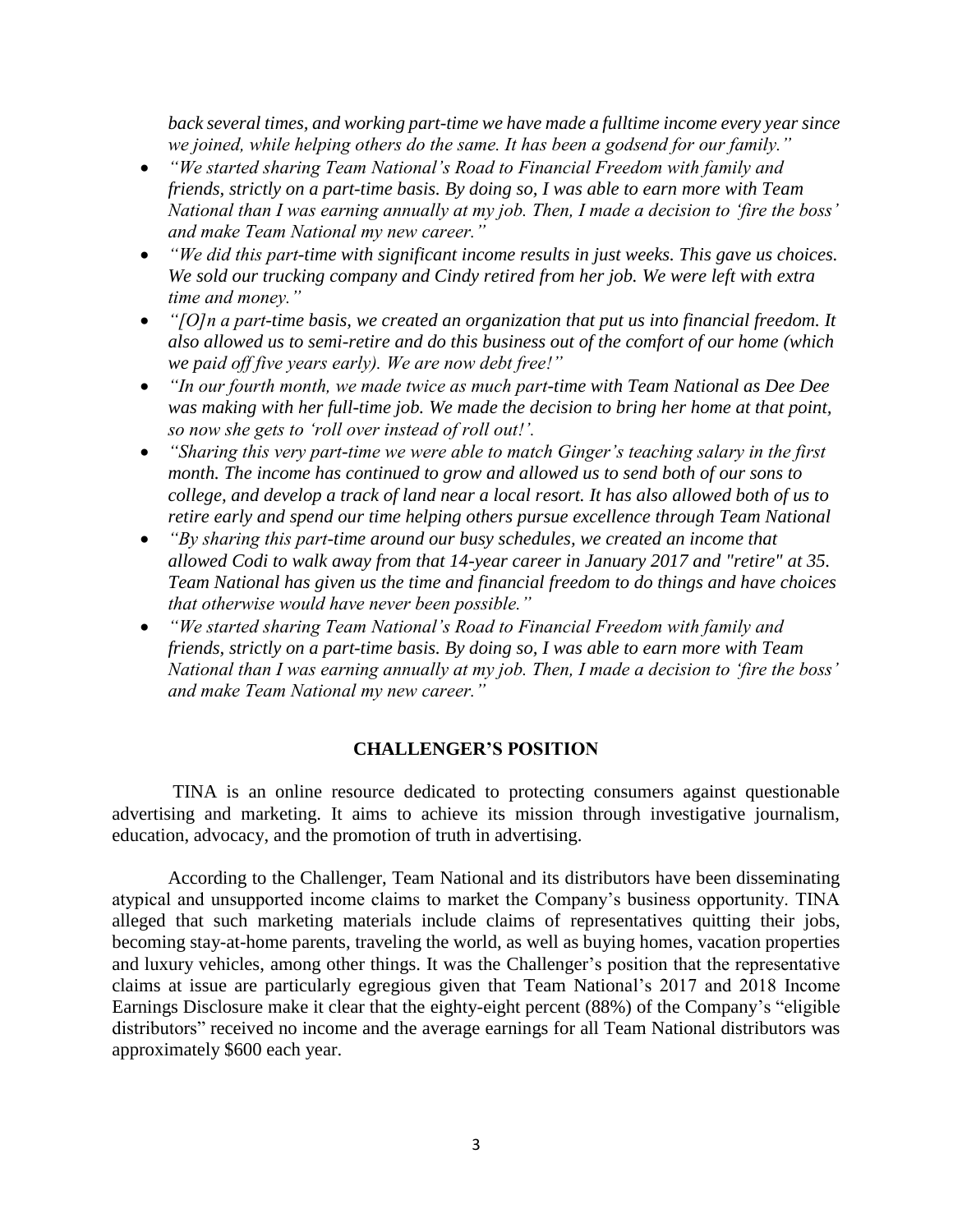The Challenger called DSSRC's attention to a December 18, 2017 letter TINA sent to Team National notifying the Company that it had collected more than 80 examples of what it believed to be inaccurate income claims. TINA stated that although Team National did not dispute the ongoing presence of these claims, as of June 2018, all of the claims continued to be disseminated. Moreover, over the next two years, TINA found over 150 more examples of what it argued were unsupported income claims made by the Company and its distributors. TINA maintained that almost all of the claims it brought to Team National's attention are still available online.

While TINA did recognize that "some of the company's marketing materials include language to indicate that the results depicted are not typical" it also contended that the language was "legally insufficient" because it did not clearly or conspicuously disclose the amount of income that typical Team National participants earn and that none of the disclosures are located prominently enough or in close proximity to earnings representation for consumers to interpret them appropriately.

The Challenger noted that Team National acknowledged that, at a minimum, clear and conspicuous disclosures are required for all earnings claims used to market the Company and that the only issue left for the DSSRC to evaluate is whether the disclaimers at issue are adequate. Accordingly, TINA contended that the use of atypical earnings realized by only a few IMDs to market Team National's business opportunity runs afoul of the FTC Act and that the disclosures Team National is using fail to remedy the violation. TINA referred to various guidance documents from the FTC and its staff as support for its position. <sup>2</sup>

TINA disputed Team National's contention that the disclosure that the Company uses in its current marketing materials comply with the law "by providing an Income Earnings Disclaimer and a clear and conspicuous link to an Income Earnings Disclosure wherever a Success story or lifestyle testimonial appears." Conversely, the Challenger maintained that neither the Company's disclaimers nor its link to an income disclosure statement remedy the unsupported messages being communicated in the Company's marketing materials.

In support of its position, TINA called DSSRC's attention to the FTC's Guides On the Use of Endorsements and Testimonials ("FTC Guides").<sup>3</sup> According to the Challenger, the FTC Guides propose that when a Company markets its business opportunity using income claims that are not representative of what consumers will typically achieve, the marketing material – including materials disseminated by a Company's distributors – must, at a minimum, clearly and conspicuously disclose *what is typical*.

 $\overline{c}$ <sup>2</sup> For example, *see* Keynote Remarks of FTC Chairwoman Ramirez, DSA Business & Policy Conference, Oct. 25, 2016, https://www.ftc.gov/system/files/documents/public\_statements/993473/ramirez\_-\_dsa\_speech\_10-25- 16.pdf "A legitimate multi-level marketer must accurately represent its business opportunity and what a participant is likely to earn. These representations must be truthful, non-misleading, and substantiated. Practically speaking, this means that multi-level marketers should stop presenting business opportunities as a way for individuals to quit their jobs, earn thousands of dollars a month, make career-level income, or get rich because in reality, very few participants are likely to do that. Although it may be true that a very small percentage of participants do have success of this type, testimonials from these rare individuals are likely to be misleading because participants generally do not realize similar incomes."

<sup>3</sup> 16 CFR § 255.2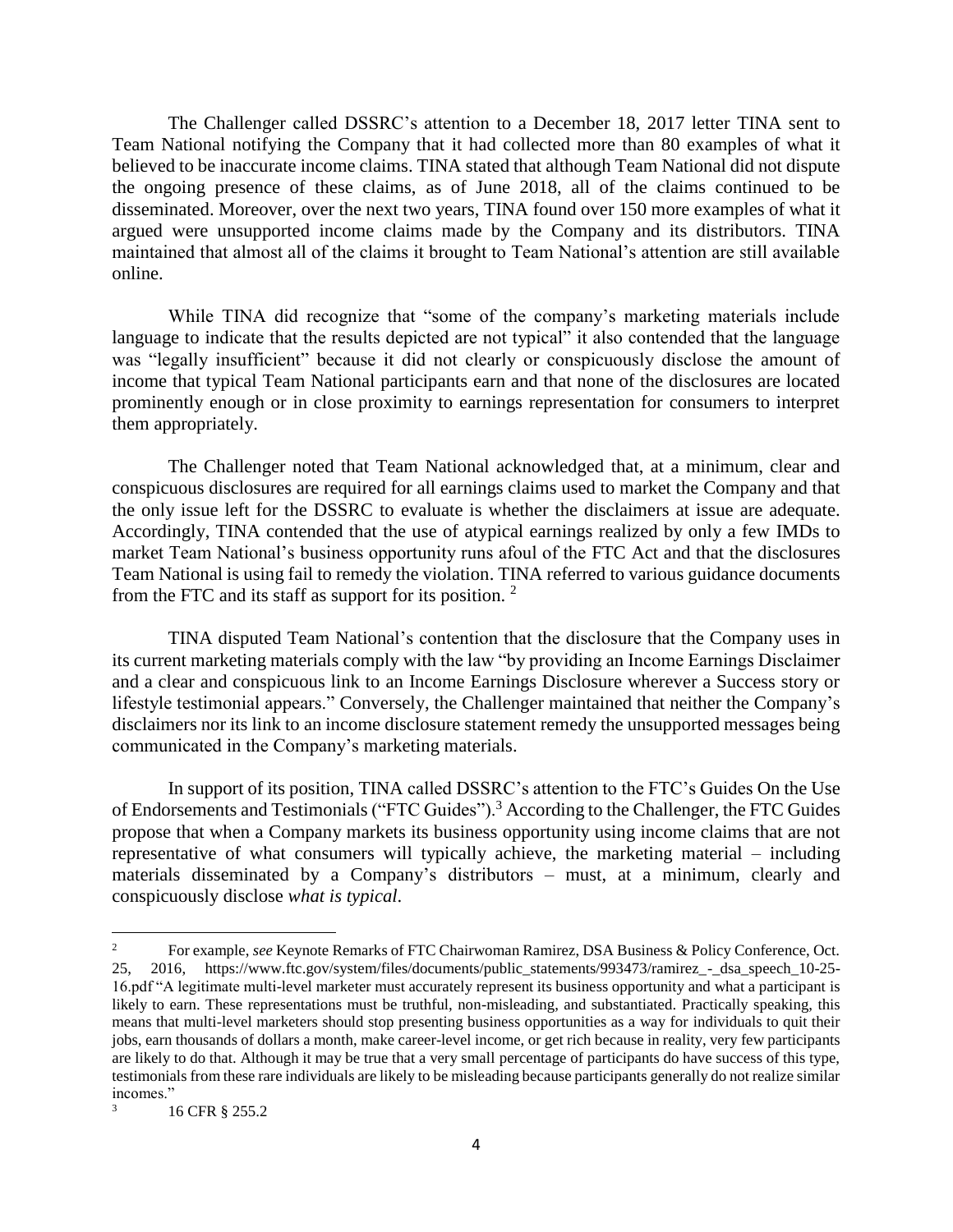TINA also disputed Team National's assertion that it "discloses clearly and conspicuously the average earnings of its Independent Marketing Directors everywhere a Lifestyle or Success story testimonial appears on any of the websites . . .". The Challenger informed DSSRC that Team National's disclosure language states simply that "This information is not intend to represent typical, actual or average savings or earnings. Actual earnings results by an Independent Marketing Director (IMD) will depend on the time and effort devoted to building the business. We do not guarantee success or earnings. Visit www.testimonialusa.com/business opportunity for the Income Earnings Disclosure." In addition, the Challenger asserted, the disclosure appears on screen accompanied by a monotone, fast-talking voice-over; is then followed by several minutes of express and implied income claims and; ends with this same disclosure on the screen.

TINA argued that the Team National language referenced above is a disclosure of typicality that fails to inform consumers what typical participants earn and cited to the remarks of a former director of the FTC's Bureau of Consumer Protection who explained, these types of disclaimers are ineffective:

"The Commission's enforcement history with false or deceptive advertising using consumer endorsements, as well as its own research on consumer perception of such ads, has made it increasingly clear that in one key aspect – disclaimers of typicality – the Guides were not working as intended to prevent deception. Such disclaimers simply are not effective. Consumers interpret the results depicted in testimonials to be representative of what consumers can expect to achieve, even where testimonials are accompanied by the statement, "Results not typical."<sup>4</sup>

According the Challenger, the Commission's consumer research found that even where testimonials were accompanied by the strong statement, "These testimonials are based on the experiences of a few people and you are not likely to have similar results," consumers still believed that the results in the testimonials were representative of what would generally be achieved. TINA further maintained that the revised FTC Guides no longer contain the so-called "safe harbor" for disclaimers of typicality, so it is no longer a shield from liability to simply use the "results not typical" language with testimonials.<sup>5</sup>

TINA also contended that the language in Team National's disclosure stating that "[a]ctual earnings results by an Independent Marketing Director (IMD) will depend on the time and effort devoted to building the business," is also ineffectual. The Challenger mentioned that the FTC and federal courts have made clear that such language is not sufficient – nor appropriate – for direct selling companies to say or imply that actual earnings will depend on the time and effort devoted to building the business or, put differently, that financial failure is due to participants' failure to

 $\overline{a}$ 

<sup>4</sup> FTC Remarks of David C. Vladeck, Director, FTC Bureau of Consumer Protection, Feb. 25, 2010, [https://www.ftc.gov/sites/default/files/documents/public\\_statements/remarks-magazine](https://www.ftc.gov/sites/default/files/documents/public_statements/remarks-magazine-publishersamerica/)[publishersamerica/1](https://www.ftc.gov/sites/default/files/documents/public_statements/remarks-magazine-publishersamerica/)00225mpaspeech.pdf.

<sup>5</sup> FTC Publishes Final Guides Governing Endorsements, Testimonials: Changes Affect Testimonial Advertisements, Bloggers, Celebrity Endorsements, Oct. 5, 2009, https://www.ftc.gov/newsevents/pressreleases/2009/10/ftc-publishes-final-guides-governing-endorsements-testimonials ("In contrast to the 1980 version of the Guides – which allowed advertisers to describe unusual results in a testimonial as long as they included a disclaimer such as "results not typical" – the revised Guides no longer contain this safe harbor.")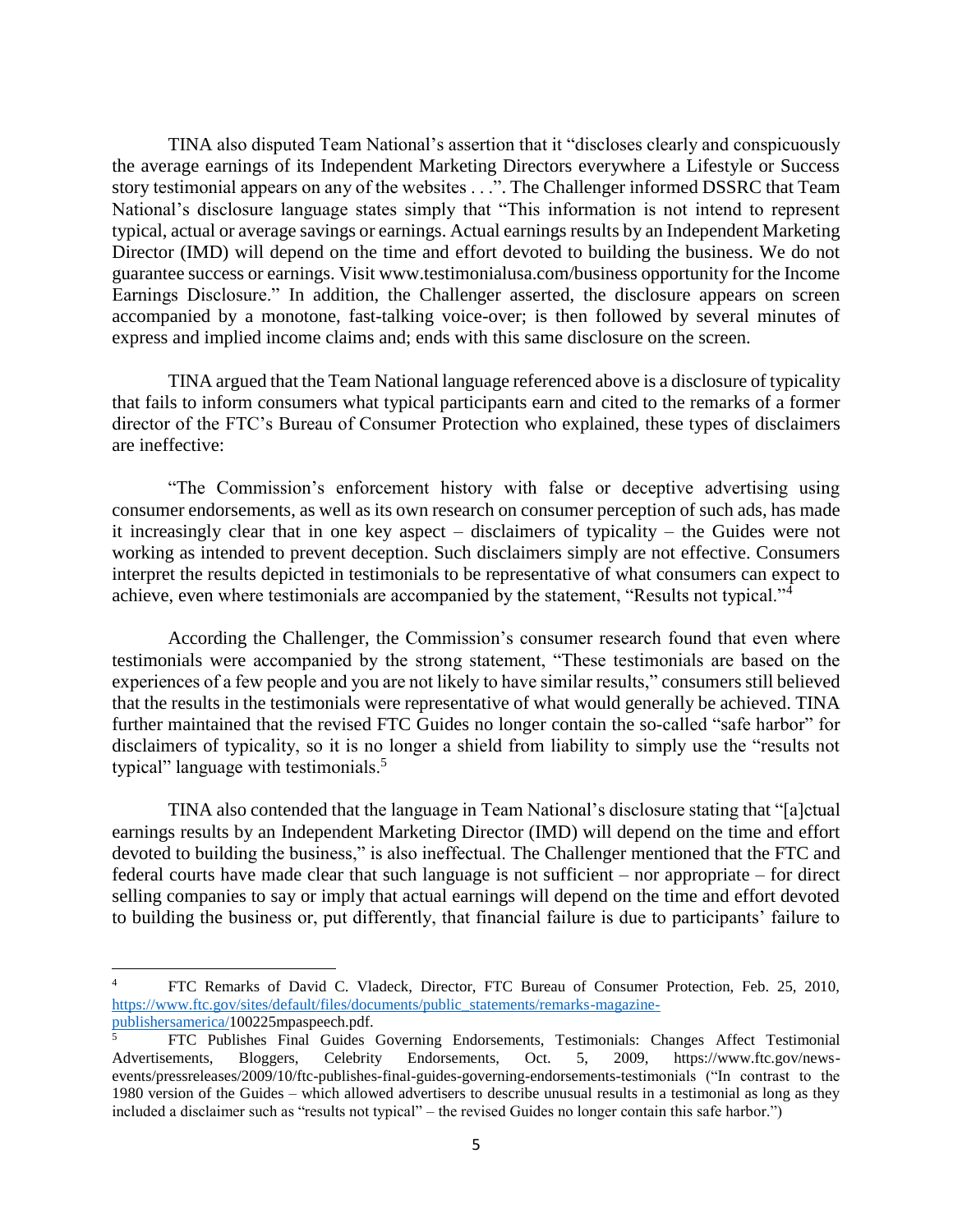devote enough effort.<sup>6</sup> TINA added that this is especially true where, as here, the Company's own marketing materials directly contradict this assertion by repeatedly claiming that distributors can earn full-time pay working part-time hours.

According to the Challenger, on Company webpages, Team National provides – at the very bottom of pages, below express and implied income claims – a hyperlink to the Company's Income Earnings Disclosure, along with the same disclaimer of typicality referred to above. The Challenger contended that similar insufficient disclosures appear elsewhere in marketing materials.

In addition, TINA noted that the FTC has made clear that it is not legally sufficient for a company to rely on a hyperlink for a necessary disclosure and cited to the FTC's Dot.com Disclosure Guide which states that:

"Disclosures that are an integral part of a claim or inseparable from it should not be communicated through a hyperlink. Instead, they should be placed on the same page and immediately next to the claim, and be sufficiently prominent so that the claim and the disclosure are read at the same time, without referring the consumer somewhere else to obtain this important information." *7*

In sum, TINA maintained that Team National's Income Earnings Disclosure, to which the hyperlink directs consumers, does not remedy the deceptive income claims because it fails to inform consumers what a typical distributor is likely to earn.

## **COMPANY'S POSITION**

Team National explained that it is an MLM (multi-level marketing) Company that seeks to provide money-saving products and services for its members in more than 20 industries, such as jewelry, home furnishings, communications services, travel, insurance, financial services, and rental cars. Its membership savings program provides value in a variety of areas through collective buying power and strives to connect consumers with savings and value-added services on products they purchase regularly.

The Company informed DSSRC that TINA previously brought the same concerns at issue in this inquiry to the DSA Code Administrator and other regulatory agencies. Team National maintained that, notwithstanding the fact the Company was in full compliance with the DSA Code of Ethics, it has made significant improvements to better clarify information for consumers and for Team National's independent sales force. Moreover, Team National has indicated that it will

 $6\overline{6}$ <sup>6</sup> *See FTC v. Vemma Nutrition Co.,* Complaint for Permanent Injunction and Other Equitable Relief, dated Aug. 17, 2015, 15-cv-01578 (D.Ariz.), https://www.truthinadvertising.org/wpcontent/uploads/2015/08/VEMMAComplaintforPermanentInjunction.pdf, at ¶ 39 ("While Defendants sometimes attempt to provide disclaimers when making these and other income claims, their attempts are inadequate. Vemma typically dilutes purported disclaimers, such as 'results may vary,' with statements implying that negative results are due to the inadequate efforts of the Affiliate.").

<sup>7</sup> https://www.ftc.gov/sites/default/files/attachments/press-releases/ftc-staffrevises-online-advertisingdisclosure-guidelines/130312dotcomdisclosures.pdf.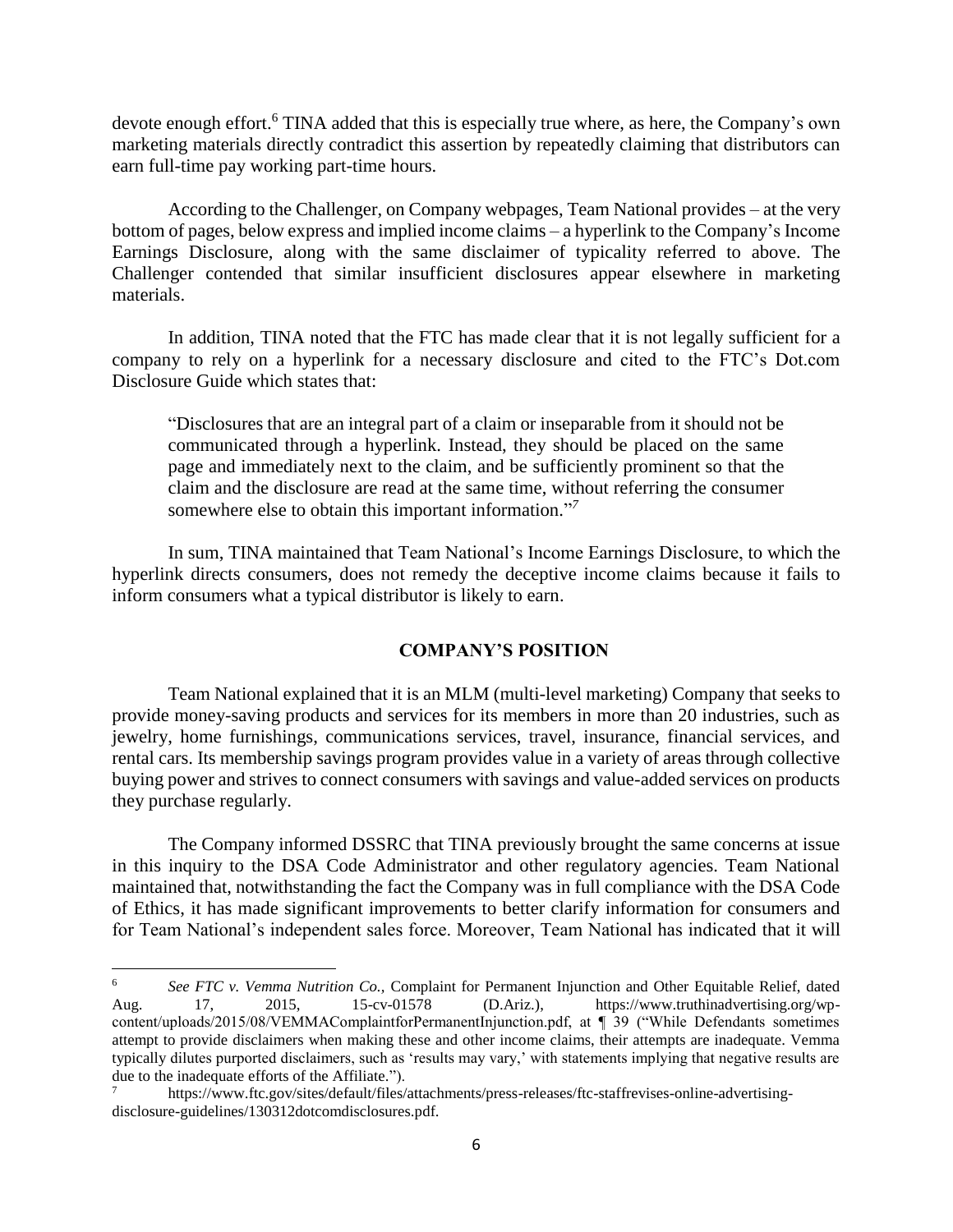continue to make ongoing modifications to it marketing materials and internal compliance process improvements in the best interest of the consumer. For example, Team National will continue making modifications to testimonials from its IMDs and revisit the content and presentation of older, archived success stories. In response to this TINA challenge of its advertising and marketing claims, the Company informed DSSRC that it clearly and conspicuously posts an income earnings disclaimer at the bottom of its website with a hyperlink to the income earnings disclosure. The income disclosure states:

"The income chart is for all US TN IMDs who were eligible to earn downline commissions in 2018. An Independent Marketing Director (IMD), is a distributor that currently registered as eligible to represent TN to market and sell TN products and services and to sponsor a downline sales organization. In 2018,12.4% of IMDs received commissions or bonus income, 87.6% off all received no income at all and of all IMDs the average earnings were \$636.99"

Team National asserted that it clearly and conspicuously discloses the average earnings of its Independent Marketing Directors everywhere a lifestyle or success story testimonial appears on any of its websites. It noted that in January 2018 the Company increased the size of the font used in its income earnings disclaimer stated below to make it even more conspicuous to consumers:

"This information is not intended to represent typical, actual or average savings or earnings. Actual earnings results by an Independent Marketing Director (IMD) will depend on the time and effort devoted to building the business. We don't guarantee success or earnings. Click here for the Income Earnings Disclosure."

With respect to the statement in the video from the Team National spokesperson, the Company alerted DSSRC that the quote identified by TINA is from an old video that the Company is no longer in uses and is not being used on any of its current sites. Team National also contended that sharing a video from Team National's founder should not be considered a statement of expected results because it does not create expectations in the minds of consumers or downline recruits. Moreover, the Company maintained that the representation was essentially a broad vision statement and that the video containing the statement had both a disclaimer as well as a link to the income earnings disclosure.

Team National contended that the Challenger's inquiry of Success Story and Lifestyle content is really an issue of transparency of the disclosure and disclaimer and that the Road to Financial Freedom video expressly directs consumers to an income earnings disclosure and a disclaimer that clearly and conspicuously addresses generally expected results.

More specifically, the Company explained that its income earnings disclosure appears prominently below all of the videos on the on the www.teamnationalsuccess.com website and is also prominently listed on the side of all fifty-three (53) "Success Story" videos located at www.livingteamnational.com and at the outset of every video posted on the website. The Company noted that there are no Success Stories posted directly on its other websites, teamnationalusa.com and saveandearnmore.com. In addition, Team National stated that a conversion project was recently completed updating all Success Stories videos on the Team National Youtube channel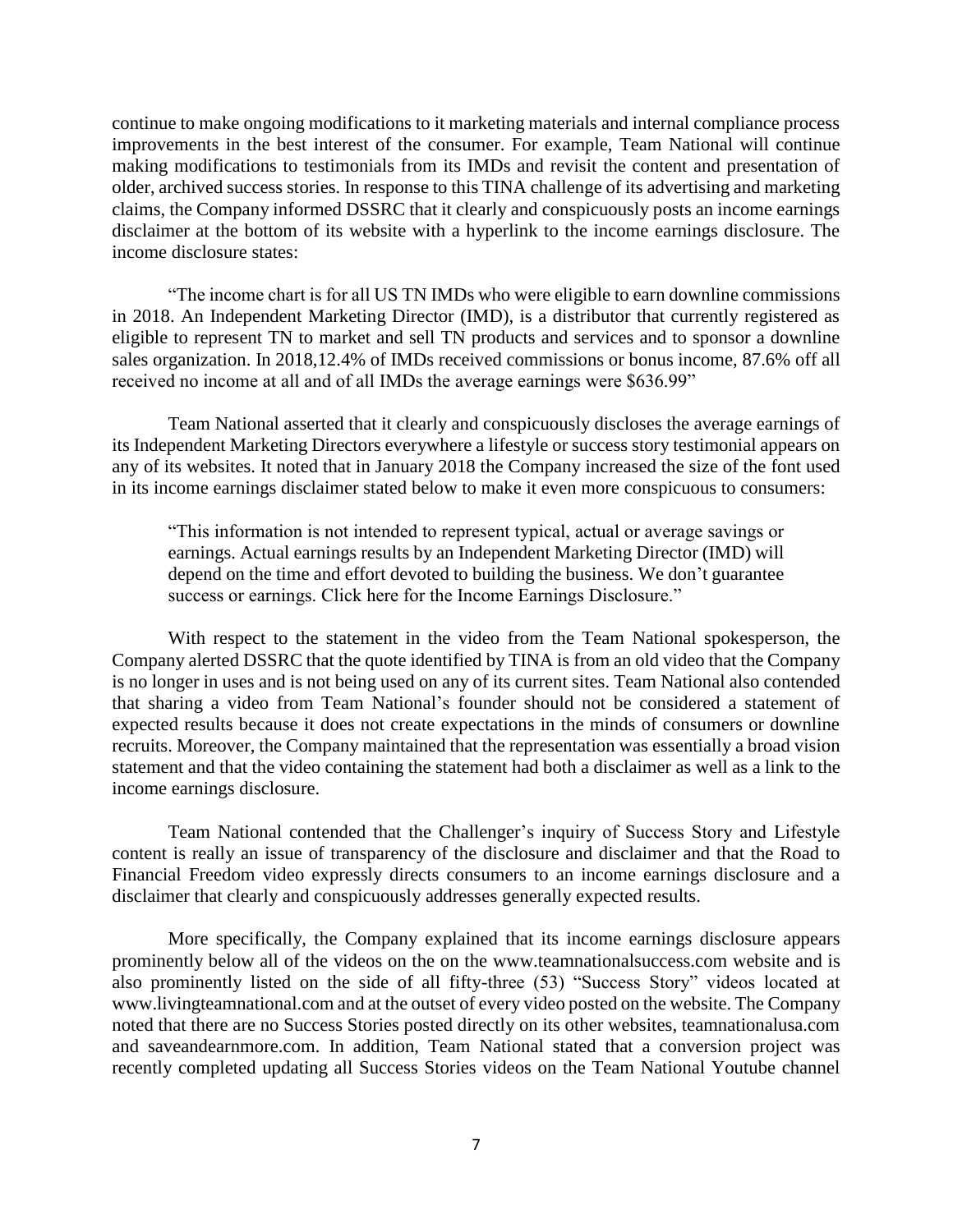with earnings disclaimers and a Company web address directing consumers to the income earnings disclosure.

Team National indicated that closely adheres to the FTC recommendations regarding express and implied earning claims, hypothetical scenarios and earnings projections. More specifically, the Company is committed to disclosing:

- the percentage of recruits that make money
- the average earnings of active representatives who make money; and
- the percentage of distributors that achieve a specific level of earnings when a quantified amount is provided by advertising

The Company also maintained that the official Team National website is fully compliant with the DSA Code of Ethics.

Accordingly, the Company maintained that it is completely transparent regarding its earnings disclosure and disclaimers and that it carefully adheres to both the DSA Code of Ethics as well as all FTC rules and regulations regarding disclosures.

## **ANALYSIS AND RECOMMENDATION**

In its review of marketing materials for Team National, DSSRC recognized the unique and valuable opportunity available for Team National members to purchase automobiles, electronics, home furnishings, merchant credit card processing and a myriad of other products and services at very favorable rates through a collective buying business model. However, notwithstanding this enterprise model, DSSRC agreed that the Challenger raised legitimate concerns regarding the dissemination of video testimonials that discuss the extraordinary results achieved by a select group of Team National IMDs in an unqualified context.

During the course of this inquiry, Team National made ongoing revisions to a number of the videos referenced by the Challenger and in some cases the videos have been removed in their entirety. While DSSRC expressed its appreciation to Team National for the voluntary actions it has taken to address the concerns of the Challenger, DSSRC also felt it imperative to emphasis the fundamental disclosure obligations a company must adhere to when communicating atypical savings and business opportunity claims.

#### A. Team National's Road to Financial Freedom Archived You Tube Video

In this archived video from 2014, the President and CEO of Team National explains the potential financial benefits and "incredible income" that may be realized by Team National IMDs using a simple referral technique and her dream to *"create even more six and seven figure income earners."* The video also depicts several expensive boats and homes as the video narrator asks viewers to imagine the ability "to buy the home of your dreams and the financial stability that brings peace of mind these people are IMDs with Team National. Living the American Dream they have acquired the wealth they wanted for their family, their future and their freedom…". The video includes a number of testimonials from Team National IMDs who, among other things, state that they: *"can now go on trips and vacations that we never ever thought we could ever do"; "saw*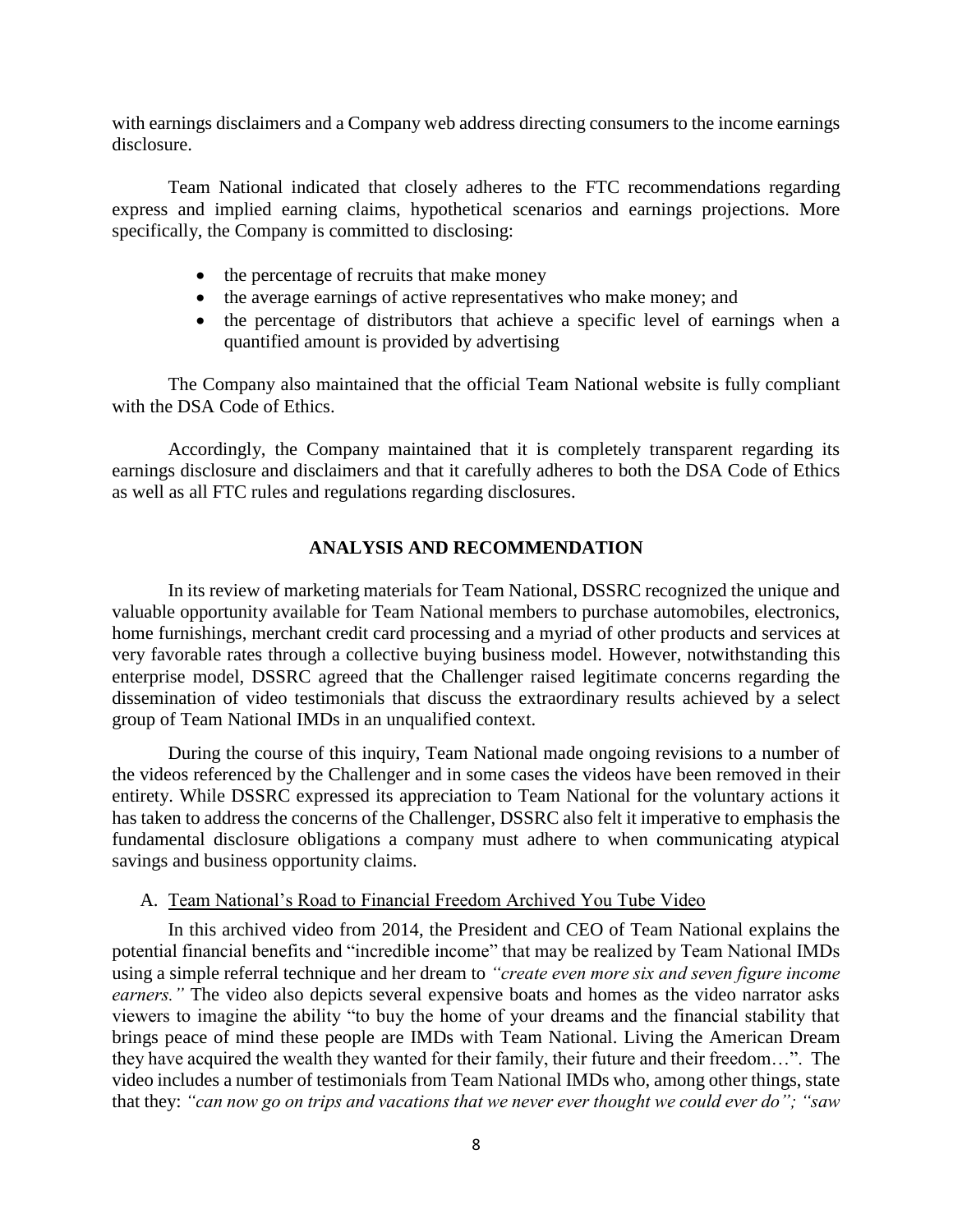*that there was no risk… within the first 30 days we already put our membership money back in our pocket" and that "I used to be an auto mechanic….and because of Team National for the last 6 years I have been able to have clean hands and make more money every single week than I used to make in a month."* The video also explains the process of accumulating membership points in order to earn \$1,500 in weekly commission checks while noting that "*this can happen to you.*"

A ten-second, three paragraph disclosure does appear at the beginning of the video which notes that the presentation is not intended to *"… represent typical, actual or average savings of specific customers who may experience greater or lesser savings"* or *"… represent typical, actual or average earnings of specific Team National IMDs."*

DSSRC acknowledged the Company's assertion that the testimonials are literally true of the earnings and savings experienced by these particular Team National IMD's. There was also no dispute that the stated results are not typical for the average Team National IMDs. Accordingly, the pertinent issue in this inquiry was whether the Team National videos adequately disclosed the results that may be typically expected by consumers and potential IMDs. DSSRC concluded that they did not.

It is a long-standing principle of advertising that an advertiser has the burden to support all reasonable interpretations of its claims and not simply the messages it intended to convey. Verizon Communications, Inc. (Verizon Wireless Services ("First to 5G"), Report #6258, *NAD/CARU Case Reports* (May 2019). Further, in the direct selling context, the DSSRC has made clear that the responsibility of the direct selling company extends to the claims disseminated by members of a direct selling company's salesforce.<sup>8</sup>

With respect to the use of testimonials from IMDs communicating earnings results that may not be consistent with the expectations of typical consumers or recruits, DSSRC agreed with the Challenger that the guidance provided by the FTC Guides was particularly relevant. More specifically, the FTC Guides state that:

An advertisement containing an endorsement relating the experience of one or more consumers on a central or key attribute of the product or service also will likely be interpreted as representing that the endorser's experience is representative of what consumers will generally achieve with the advertised product or service in actual, albeit variable, conditions of use. Therefore, an advertiser should possess and rely upon adequate substantiation for this representation. *If the advertiser does not have substantiation that the endorser's experience is representative of what consumers will generally achieve, the advertisement should clearly and conspicuously disclose the generally expected performance in the depicted circumstances, and the advertiser must possess and rely on adequate substantiation for that representation.* 16 CFR § 255.2(b). (emphasis added).

 $\overline{\phantom{a}}$ 

See Wildtree, Inc., DSSRC Case No. 1-2019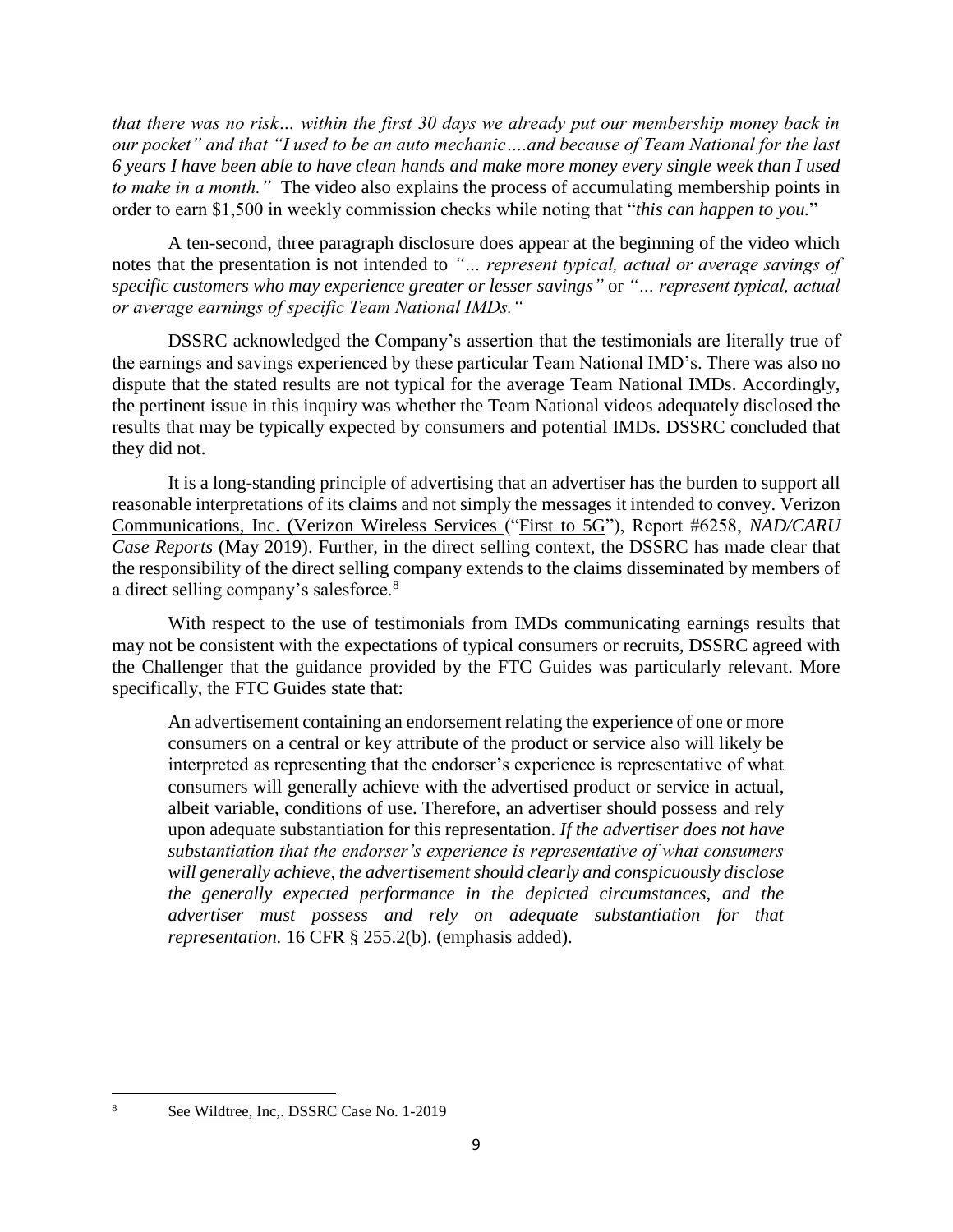As also noted by the FTC, testimonials claiming specific results usually will be interpreted to mean that the endorser's experience reflects what others can also expect. Statements like "*Results not typical*" or "*Individual results may vary*" won't change that interpretation.<sup>9</sup>

Thus, pursuant to section 255.2(b) of the FTC Guides, DSSRC determined that if the results expressed in the video by Team National IMDs are not typical, the burden is on the Company to disclose what the typically expected results would be. Moreover, this legal principle regarding the disclosure of typically expected results is applicable any time an advertiser communicates results obtained from using a product or service that would not be typically expected by consumer.

In addition, the use of unqualified claims that imply receiving "*career-level income*" have been cautioned against by the FTC. In section 13 of its 2018 Business Guidance Concerning Multi-Level Marketing ("FTC Business Guidance"), the FTC states that unless it can be demonstrated that direct selling participants can generally achieve such results, companies (and/or their representatives) should not *"represent through words or images that participants can earn thousands of dollars a month, quit their jobs, "fire their bosses".<sup>10</sup> Team National's Road to* Financial Freedom Archived You Tube video included several testimonials that reference such language including (but not limited to): "*in just nine short months we were able to walk away from our business*," "*I was making twice as much money from Team National than I was making as a high school basketball coach" "…working part-time we have made a full time income every year since we joined," "On a part-time basis, we created an organization that put us to financial freedom "I was able to earn more with Team National than I was earning annually at my job. Then I made a decision to 'fire the boss' and make Team National my new career''*, etc. It was also noted by DSSRC that images of large houses that that appear throughout the video further contribute to the reasonable consumer interpretation that such luxuries may be generally expected by Team National IMDs However, such a consumer take-away has not been supported by the Company.

Moreover, Team National's Road to Financial Freedom You Tube video includes a hypothetical scenario describing how Team National IMDs can accumulate income through selling standard and premium memberships (*"*When you accumulate 10 points on the right and 10 points on the left, as a result of you or your teams' sales, you earn a \$1500 check and this could happen weekly" and "You develop more teams for extra earnings that pay you \$2,500 dollars each in addition to another \$1,500 You can earn more than enough to pay for the cost of your membership…" .*)*. DSSRC determined that the amount of money described in this scenario would be considered atypical as it significantly exceeds the amount of income received by the average Team National IMD and as such, should trigger a Company disclosure of the average IMD earnings that could generally expected by potential recruits. Such a scenario is addressed in the FTC Business Guidance stating that *"…a hypothetical earnings scenario – such as "if you recruit 30 people who each sell \$1,000 of product each month, you will earn \$1,500 a month" – may imply that the assumptions made (*e.g.*, the number of people recruited, the amount sold by each* 

l

<sup>9</sup> *See* The FTC's Endorsement Guides: What People Are Asking. www.ftc.gov/tips-advice/businesscenter/guidance/ftcs-endorsement-guides-what-people-are-asking.

<sup>10</sup> FTC Business Guidance Concerning Multi-Level Marketing, §13 (January 2018)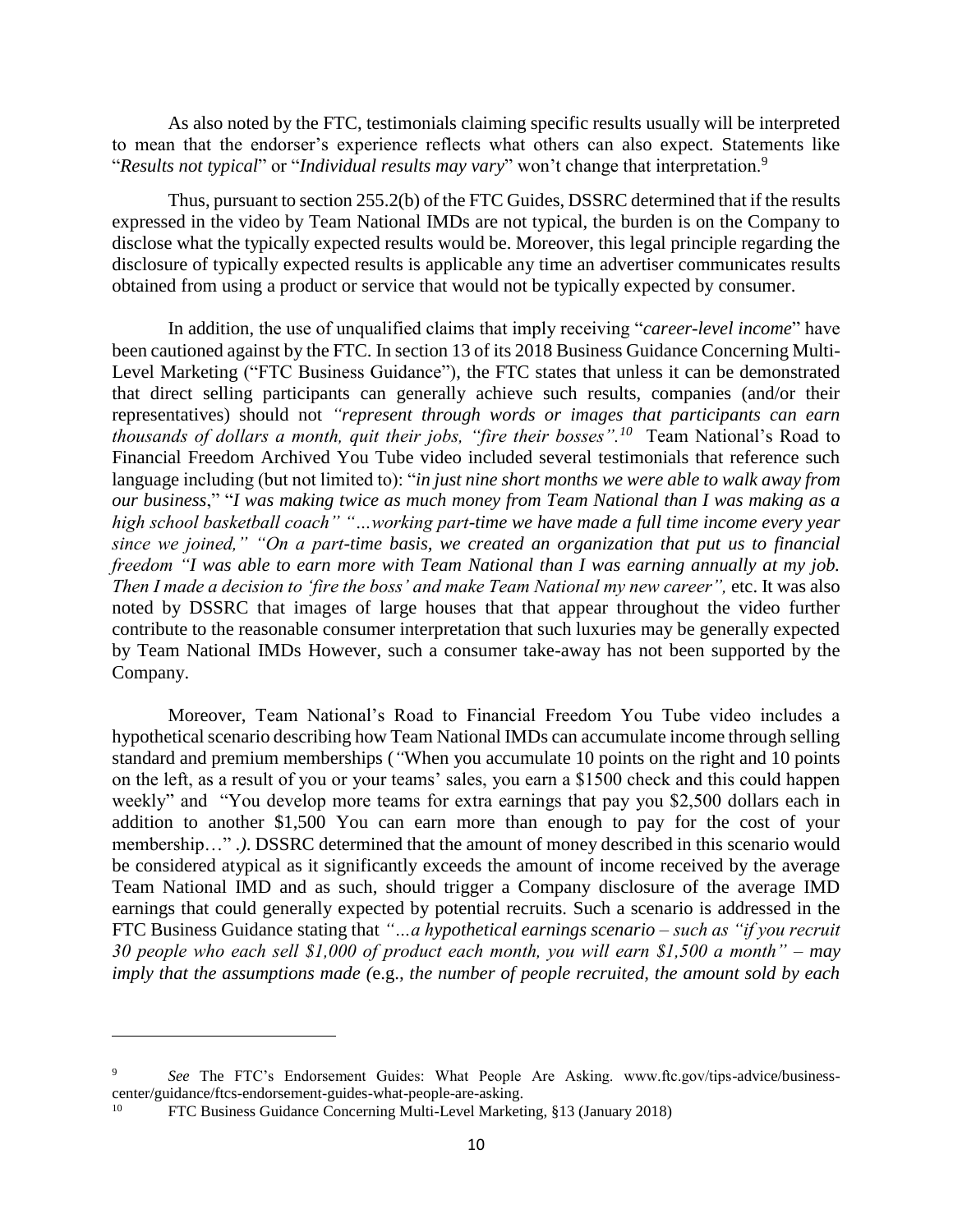*recruit) are consistent with the actual experiences of typical participants. If the assumptions are not, the earnings scenario likely would be false or misleading to consumers."<sup>11</sup>*

Accordingly, while Team National did provide information indicating that the average earnings for all Team National distributors was approximately \$600 each year, this annual earnings is not consistent with the earnings claims at issue in this inquiry and, as such, the Company has the burden to clearly and conspicuously disclose its annual average earnings information to consumers. Team National did attempt to disclaim any potential inaccurate messages communicated by the video testimonials by including a three paragraph disclosure at the beginning of the video which includes language stating that the earnings attested to in the testimonials do not *"… represent typical, actual or average savings of specific customers who may experience greater or lesser savings"* or *"… represent typical, actual or average earnings of specific Team National IMDs."*. Notwithstanding such language, DSSRC concluded that the disclosure was not in compliance with the FTC Guides.

Regarding the clear and conspicuous placement of disclosures in website videos, the FTC Dot.com Disclosure Guide states that in evaluating whether a disclosure is likely to be clear and conspicuous, advertisers should consider its placement in the ad and its proximity to the relevant claim. The closer the disclosure is to the claim to which it relates, the better. Additional considerations include: the prominence of the disclosure; whether it is unavoidable; whether other parts of the ad distract attention from the disclosure; whether the disclosure needs to be repeated at different places on a website and whether disclosures in audio messages are presented in an adequate volume and cadence.<sup>12</sup> The FTC Dot.com Disclosure Guide further states that because online ads often contain videos with claims that require qualification, the disclosure should accompany the claim. Visual disclosures presented in video clips or other dynamic portions of online ads should appear for a duration sufficient for consumers to notice, read, and understand them. As with brief video superscripts in television ads, fleeting online disclosures are not likely to be effective. $^{13}$ 

Lastly, DSSRC determined that the fact that several earnings representations were communicated by a company spokesperson does not change the way that consumers would interpret the claims (*i.e.,* that the same results may be typically expected by Team National IMDs) and does not absolve the Company of its obligation to disclose the results that may be typically expected by consumers or potential downline recruits. For example, the BBBNP's Electronic Retailing Self-Regulation Program (ERSP) has repeatedly determined that, unless qualified with a clear and conspicuous disclosure indicating that the consumers should not expect similar results, claims pertaining to the success of the marketer/spokesperson using the same techniques being advertised could be interpreted by consumers as meaning that they can typically expect the same level of success.<sup>14</sup>

Accordingly, DSSRC concluded that Team National's Road to Financial Freedom Archived You Tube, in the context in which it is currently archived, should be either removed or significantly

 $11$  $11$  Id.

<sup>&</sup>lt;sup>12</sup> FTC Dot.com Disclosure Guide. Overview; page i.<br>
<sup>13</sup> Supra page 20

 $\frac{13}{14}$  Supra page 20.

<sup>14</sup> *See Capital Information Group, Inc.* Investing Daily's Personal Finance, ERSP Case# 434 (2/19/19) and *Clever Investor*, Clever Investor Membership Program, ERSP Case# 410 (9/18/17).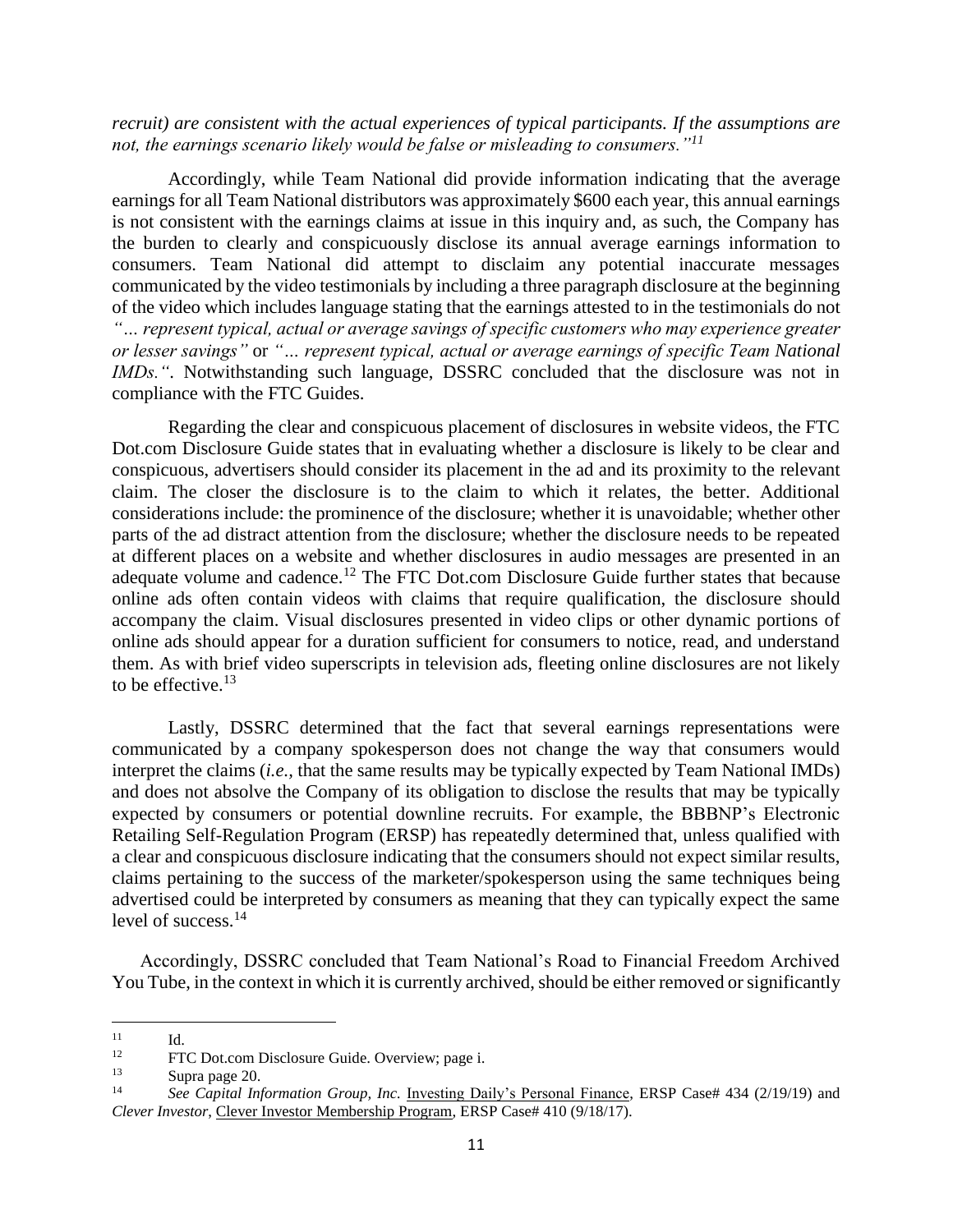modified. More specifically, pursuant to the applicable regulatory and self-regulatory guidance described above, DSSRC recommended that any future promotional videos that make reference to the amount of income that IMD's can earn by working with Team National should include a clear and conspicuous disclosure at the beginning and end of the videos which indicates the amount of annual income that the average Team National IMD has earned and that a similar disclosure should appear in the video any time a reference is made (either by a Company spokesperson or a Team National IMD) to income that has been or can be potentially be earned as a Team National IMD.

In sum, DSSRC concluded that the income claims enumerated in the Basis of Inquiry were not appropriately disseminated in the context in which they appear in the Road to Financial Freedom video posted on YouTube and it is recommended that the video be removed in its entirety or be significantly modified to include clearly and conspicuously disclosures regarding the generally expected income of Team National IMDs.

## B. Team National's Road to Financial Freedom 2019 You Tube Video

Although the 2019 Team National Financial Freedom video also archived on You Tube did not include express earnings from the Company spokesperson and appeared to be more focused on the Team National business model of providing savings through discounted products and services for its members, there were several earnings representations communicated by Company IMDs. Unlike the Road to Financial Freedom Archived You Tube Video discussed in the previous section of this decision, the 2019 video does not include any disclosure language at the beginning of the video but, conversely, contains a disclosure during the explanation of the Team National Compensation Plan (*i.e.,* "Actual earning results will vary. We do not guarantee success or earnings. Visit teamnationalusa.com/businessopportunity for the Income Earnings Disclosure") and at the end of the video (*i.e.,* "This presentation is intended to illustrate the marketing program offered by Team National. It is not intended to represent typical, actual or average earnings. Actual earnings results by an Independent Marketing Director (IMD) will depend on the time and effort devoted to building the business. We do not guarantee success or earnings. Visit teamnationalusa.com/businessopportunity for the Income Earnings Disclosure)".

As noted above, the FTC requires that if the advertiser does not have substantiation that the endorser's experience is representative of what consumers will generally achieve, the advertisement should clearly and conspicuously disclose the generally expected performance in the depicted circumstances, and the advertiser must possess and rely on adequate substantiation for that representation.<sup>15</sup> As also noted earlier by DSSRC, the FTC has found that disclosures such as "*Results not typical*" or "*Individual results may vary*" does appropriately qualify testimonial claims which communicate results that may not be generally expected by consumers.

DSSRC also concluded that a passing reference in the middle and at the end of the 2019 Team National Financial Freedom video to a hyperlink to the Company's Income Earnings disclosure did not adequately satisfy its disclosure obligation of the results that would be generally expected by consumers. As stated in the FTC Dot.com Disclosure Guide:

Disclosures that are an integral part of a claim or inseparable from it should not be communicated through a hyperlink. Instead, they should be placed on the same

 $\overline{\phantom{a}}$ 

<sup>&</sup>lt;sup>15</sup> FTC Guides Concerning the Use of Endorsements and Testimonials in Advertising. 16 CFR § 255.2(b).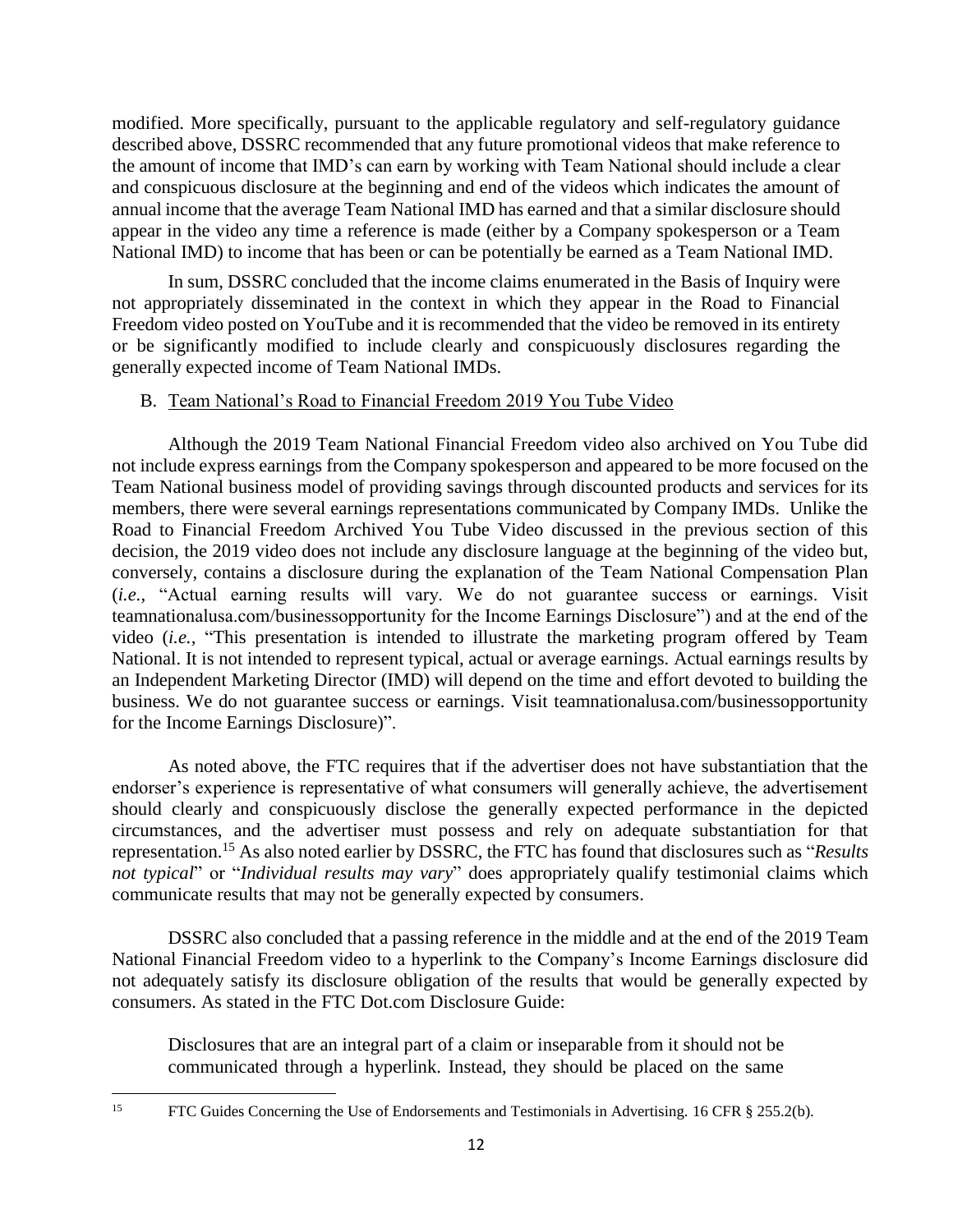page and immediately next to the claim, and be sufficiently prominent so that the claim and the disclosure are read at the same time, without referring the consumer somewhere else to obtain this important information. This is particularly true for cost information or certain health and safety disclosures.

Accordingly, similar to DSSRC's analysis of the disclosure in Team National's Road to Financial Freedom Archived You Tube Video, with respect to Team National's Road to Financial Freedom 2019 You Tube Video, DSSRC recommended that any express or implied references to the amount of income that IMD's can earn by working with Team National should be accompanied by a clear and conspicuous disclosure at the beginning and end of the video which indicates the amount of annual income that the average Team National IMD earned and that a similar disclosure should appear in the video any time a reference is made to income that has been or can be potentially be earned as a Team National IMD, as well as during any hypothetical earnings scenarios that are presented.

In addition, as was the case with Team National's Road to Financial Freedom Archived You Tube Video, Team National's Road to Financial Freedom 2019 You Tube Video also includes unqualified claims that imply receiving "*career-level income*" ("…*Thanks to the income from Team National, in just nine short months, we were able to walk away from those businesses and get our time back."; "… in the first 90 days, we were making twice as much money from Team National than I was making as a high school basketball coach." "[O]n a part-time basis, we created an organization that … allowed us to semi-retire and do this business out of the comfort of our home (which we paid off five years early). We are now debt free!."* etc.). Accordingly, DSSRC concluded that unless it can be demonstrated that Team National IMDs can generally achieve such results, companies (and/or their representatives) should not represent through words or images that participants can earn thousands of dollars a month and/or replace their previous income.

#### C. Teamnationalsuccess.com IMD Videos

 $\overline{a}$ 

According to TINA, [www.teamnationalsuccess.com](http://www.teamnationalsuccess.com/) was one off several repositories for videos from Team National IMDs which detailed stories of aytypical income results.<sup>16</sup>

During the pendency of the DSSRC inquiry, Team National voluntarily disabled the [www.teamnationalsuccess.com](http://www.teamnationalsuccess.com/) website an action that DSSRC both greatly appreciated and believed was necessary and appropriate based upon the inadequacy of the disclosures that had been used by the Company to qualify atypical income representations made by Team National IMDs.<sup>17</sup>

If Team National intends to continue using [www.teamnationalsuccess.com](http://www.teamnationalsuccess.com/) and other websites as an archive for future IMD Success Stories that communicate income results that would not be generally expected by the typical Team National IMD, DSSRC recommends that the Company be mindful of the direction provided in the FTC Guides regarding consumer endorsements, more specifically that statements relating the experience of one or more consumers

<sup>16</sup> TINA also called DSSRC's attention to www.saveandearnmore.com, www.livingteamnational.com and [www.teamnationalusa](http://www.teamnationalusa/) as Team National-owned websites which housed similar atypical success story videos.

<sup>17</sup> Team National is currently in the process of revising other company-owned websites including www.saveandearnmore.com, www.livingteamnational.com and [www.teamnationalusa.](http://www.teamnationalusa/)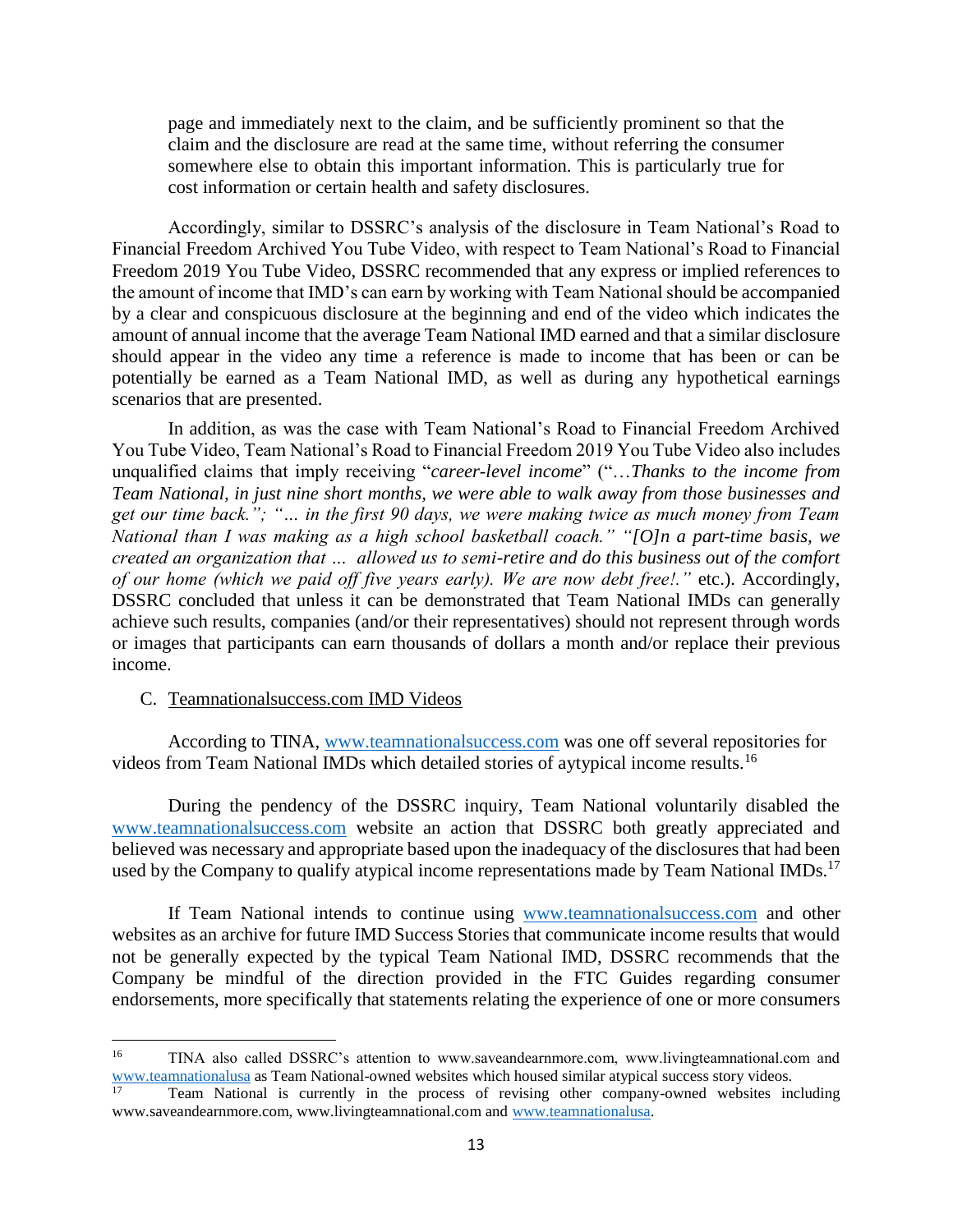will likely be interpreted as representing that the endorser's experience is representative of what consumers will generally achieve with the advertised product or service in actual, albeit variable, conditions of use.<sup>18</sup> As noted above, any future videos from IMDs that make reference to the amount of income that can be earned by working with Team National should include a clear and conspicuous disclosure at the beginning and end of the videos which indicates the amount of annual income that the average Team National IMD has earned and that a similar disclosure should appear in the video any time a reference is made (either by a Company spokesperson or a Team National IMD) to income that has been or can be potentially be earned as a Team National IMD.

Finally, DSSRC concluded that disclaimers at the beginning, during and/or at the end of videos indicating only that the results attested to by IMDs are "*not intended to represent typical, actual or average savings or earnings"* and that "… *earnings results by an Independent Marketing Director (IMD) will depend on the time and effort devoted to building the business"* will not suffice for purposes of properly qualifying a representation of atypical results unless the Company also includes a clear and conspicuous disclosure of the average earnings that may be generally expected by consumers and that such a disclosure is also communicated in close proximity to any earnings claims that are communicated in such videos.

# **CONCLUSION**

DSSRC expressed its appreciation to Team National for the voluntary actions it has taken in an effort to communicate a more accurate message regarding the income results of Team National IMDS. More specifically, during the pendency of the DSSRC inquiry, Team National voluntarily disabled the [www.teamnationalsuccess.com](http://www.teamnationalsuccess.com/) website and significantly revised other Company-owned websites, actions that DSSRC believed to be necessary and appropriate based upon the inadequacy of disclosures that had been used by the Company to qualify atypical income representations made by Team National IMDs.

DSSRC acknowledged the Company's assertion that the testimonials in the subject videos are literally true regarding the earnings and savings experienced by these particular Team National IMDs videos but, conversely, it determined that the income results stated in the videos posted on Youtube and on Company-owned websites could not be generally expected by the typical Team National IMD. Accordingly, DSSRC concluded that the income claims were not appropriately disseminated in the context in which they appear in the two Road to Financial Freedom videos posted on YouTube and on other Team National controlled websites and recommended that the videos either be removed in their entirety or be significantly modified. Specifically, DSSRC recommended that any future videos posted by Team National include clear and conspicuous disclosures regarding the generally expected income of Team National IMDs at the beginning and end of the videos as well as at any time that an express or implied atypical income claim is communicated.

 $\overline{\phantom{a}}$ <sup>18</sup> *Supra* at 14.